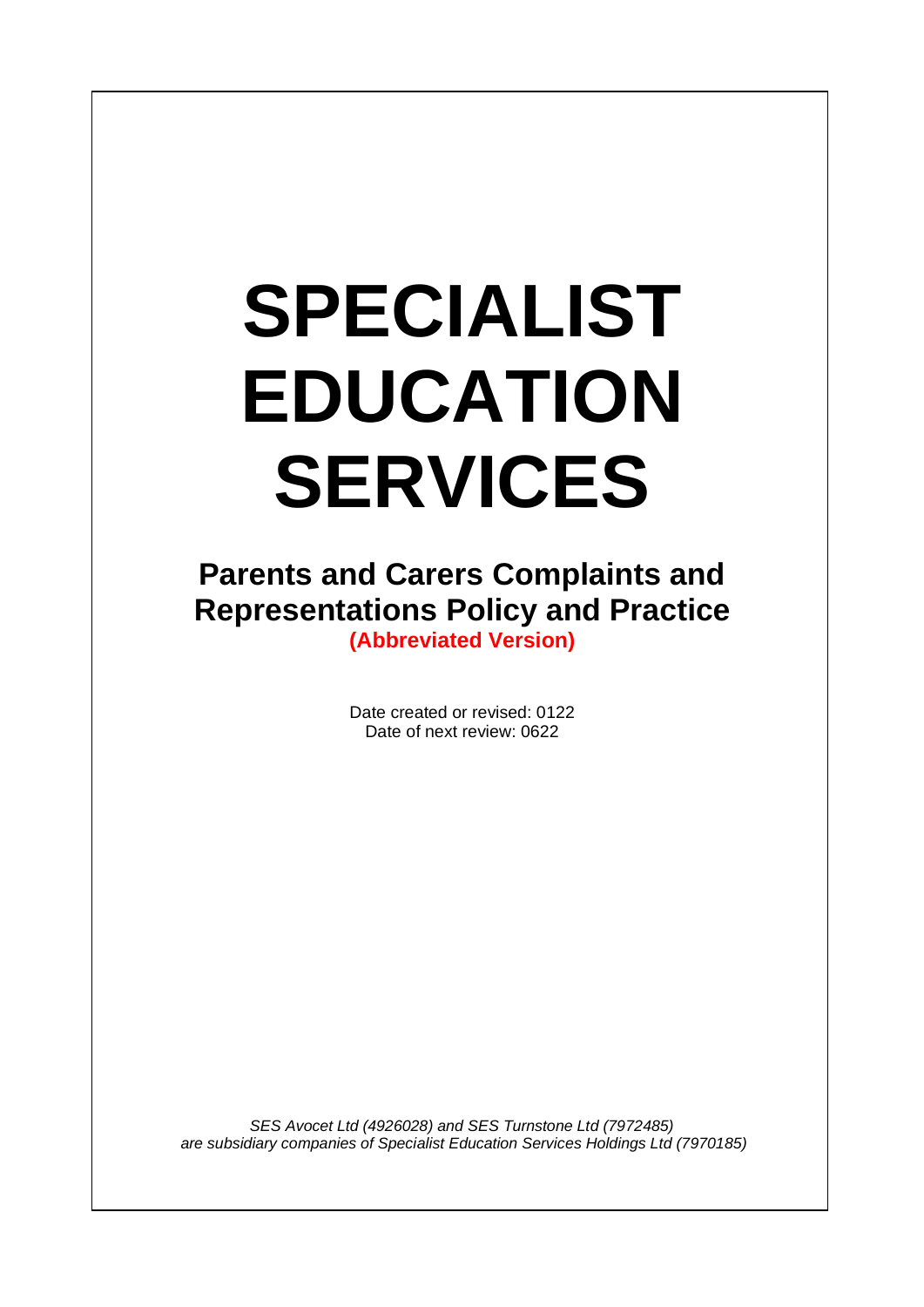# **CONTENTS**

| $\mathbf 1$    | <b>INTRODUCTION</b>                                       | $\overline{2}$ |
|----------------|-----------------------------------------------------------|----------------|
| $\overline{2}$ | WHO DOES THIS DOCUMENT APPLY TO AND WHAT DOES IT COVER?   | $\overline{2}$ |
| 3              | WHAT IS THE DIFFERENCE BETWEEN A CONCERN AND A COMPLAINT? | 3              |
| $\overline{4}$ | THE COMPLAINTS PROCESS FOR PARENTS/CARERS                 | 3              |
|                | 4.1<br><b>Complaints About Care</b>                       | 3              |
|                | <b>Complaints About Education</b><br>4.2                  | 3              |
|                | 4.3<br>How Things Are Dealt With                          | 3              |
| 5              | HOW WE INVESTIGATE COMPLAINTS                             | 3              |
| 6              | WHAT WE DO TO TRY AND RESOLVE COMPLAINTS                  | $\overline{4}$ |
| $\overline{7}$ | WHAT ARE THE STAGES OF DEALING WITH A COMPLAINT?          | $\overline{4}$ |
|                | Preliminary<br>7.1                                        | $\overline{4}$ |
|                | Flow Chart: Stages For Handling Complaints<br>7.2         | 5              |
| 8              | COMPLAINTS AGAINST THE ACTION OF THE HEAD OF EDUCATION,   |                |
|                | OR REGISTERED MANAGER                                     | 6              |
| 9              | <b>CONFIDENTIALITY</b>                                    | 6              |
| 10             | IF ALL PREVIOUS AVENUES HAVE BEEN EXHAUSTED               | 6              |

1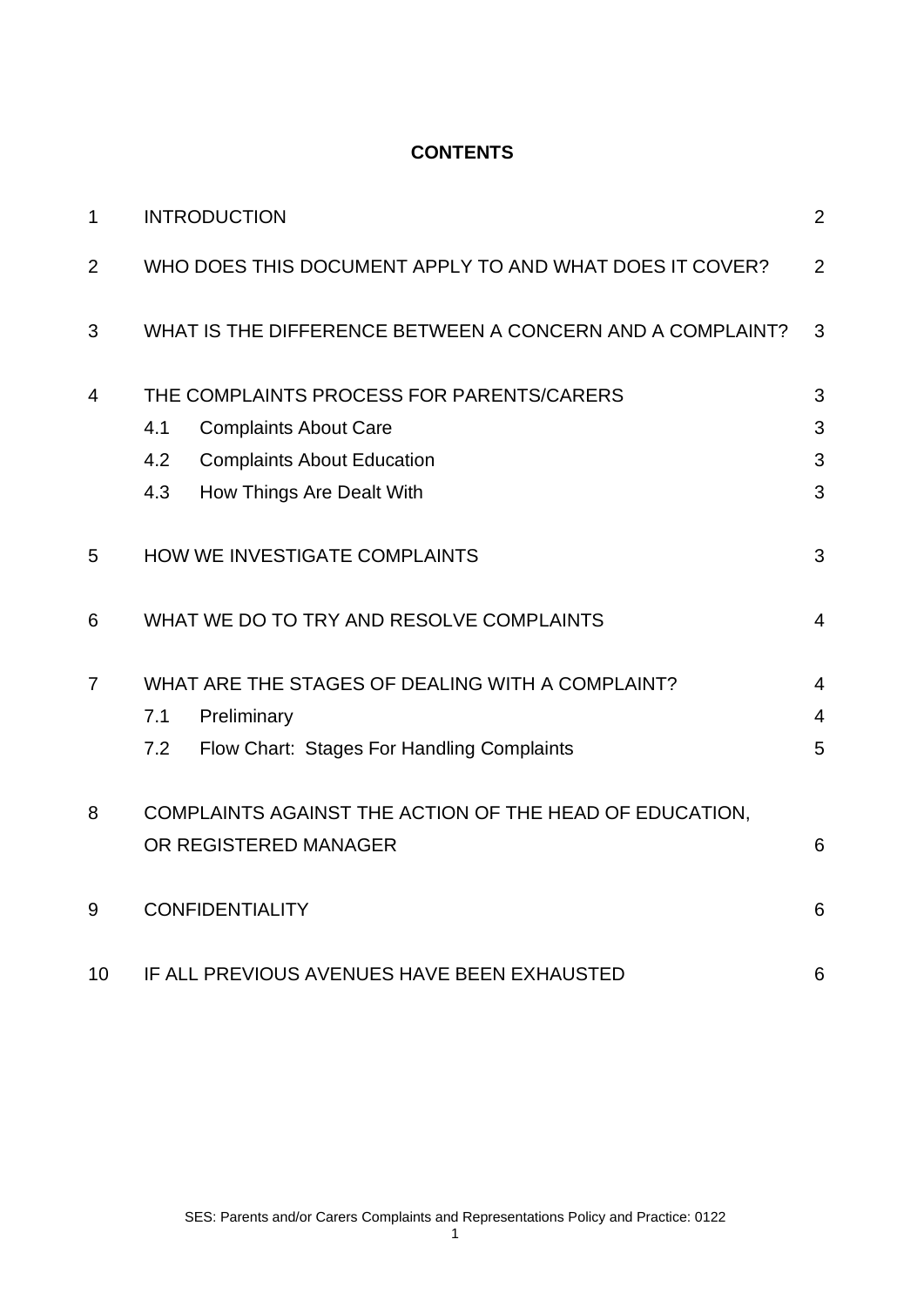# **1 INTRODUCTION**

This is a shortened version of the full Complaints and Representations Policy and Practice document which can also be downloaded from our website [\(www.specialisteducation.co.uk\)](http://www.specialisteducation.co.uk/). This policy and practice document sets out the way that general complaints are handled.

Any person who complains will be listened to and their complaint dealt with as quickly and efficiently as possible. You will be kept informed of progress throughout the process.

We try to deal with all complaints at an early informal stage. This will mean simply talking over whatever concern has been raised with any member of the staff team. Sometimes it may need the involvement of a particular member of the team, for example a Personal Tutor or a Case Co-ordinator. We would expect the Head of Care, Registered Manager, Head of Education or Deputy Head of Education to be able to help if needed.

If things can't be sorted out in any other way it may need the SES Principal's involvement and if all else fails the Directors of SES. In serious situations that reach the Directors a complaints panel will be formed.

We want to answer any concerns without using the SES Principal or Directors if at all possible, as they may be required if it becomes more formal.

The SES Deputy Principal is regarded as the equivalent of the SES Principal for the purposes of a complaint and should be contacted immediately in the absence of the SES Principal.

# **2 WHO DOES THIS DOCUMENT APPLY TO AND WHAT DOES IT COVER?**

This policy and practice document applies to parents and carers. The full document describes how it also applies to young people, staff, other professionals and members of the public.

Complaints about the following issues have their own, separate procedures and cannot be considered under this policy:

- any action which may fall under Child Protection
- matters which are the responsibility of the Placing Authority,
- the conduct of any staff at the home that is a matter for the home's disciplinary procedures,
- content of a statutory Education, Health and Care Plan, and
- admissions to the home.

If you are concerned about any of the above please contact the SES Principal of Avocet House or Turnstone House.

Anyone can also raise concerns directly with Ofsted or the Department for Education (DfE). You will find their contact numbers at the end of this document.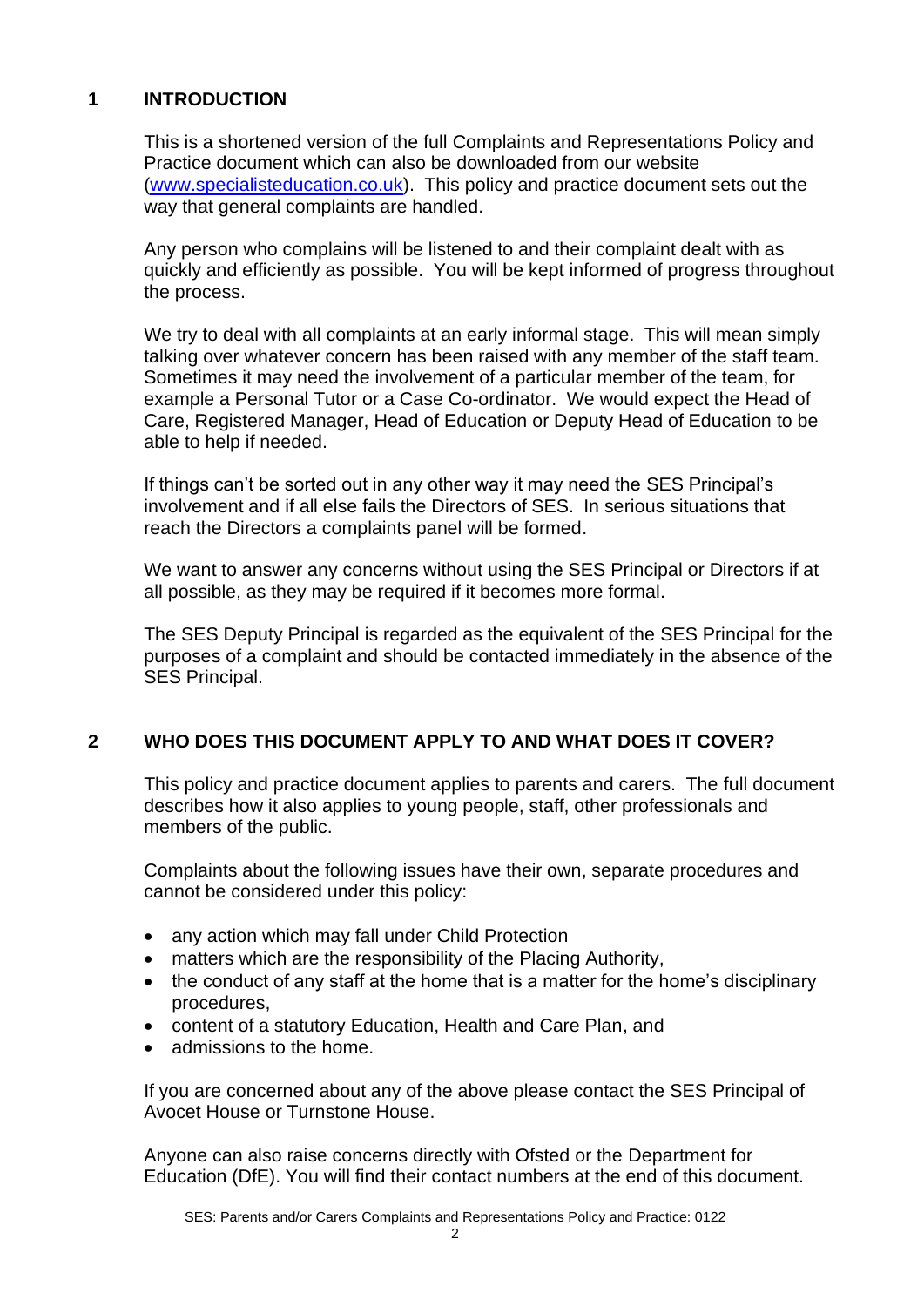## **3 WHAT IS THE DIFFERENCE BETWEEN A CONCERN AND A COMPLAINT**

Concerns are like very early questioning of something that has been said or has happened, where things just need clearing up. This is very often the best way to deal with problems at an early stage without formal procedures. The formal procedures are here to safeguard everyone, should issues not be sorted at this point. In most cases this first approach can resolve issues quickly.

Concerns are not formally recorded, unless they become complaints.

## **4 THE COMPLAINTS PROCESS FOR PARENTS/CARERS**

#### 4.1 COMPLAINTS ABOUT CARE

Parents/carers who are unhappy about any aspect of their child's **care** at SES should firstly ask to speak to their child's Personal Tutor or Case Co-ordinator.

If things cannot be cleared up at this stage then the complaint will be addressed by the Head of Care or the Registered Manager.

#### 4.2 COMPLAINTS ABOUT EDUCATION

Parents/carers who are unhappy about any aspect of their child's **education** at SES should firstly ask to speak to their child's Learning Mentor.

If things cannot be resolved at this stage then the complaint will be addressed by the Deputy Head of Education or the Head of Education.

#### 4.3 HOW THINGS ARE DEALT WITH

Usually, because of close working relationships with parents/carers, problems or worries can easily be sorted at an early stage. However, if after discussion the matter remains unresolved the formal complaints procedure will be followed.

All complaints will be properly, sensitively and carefully investigated according to the procedures described within this policy.

We understand that parents/carers may need support during the process and someone not involved directly with the complaint will be appointed to offer this support.

Complaints are usually addressed within 7 calendar days of a formal notification.

#### **5 HOW WE INVESTIGATE COMPLAINTS**

The person investigating the complaint makes sure that they:

- establish **what** has happened so far, and **who** has been involved;
- clarify the nature of the complaint and what remains unresolved;

SES: Parents and/or Carers Complaints and Representations Policy and Practice: 0122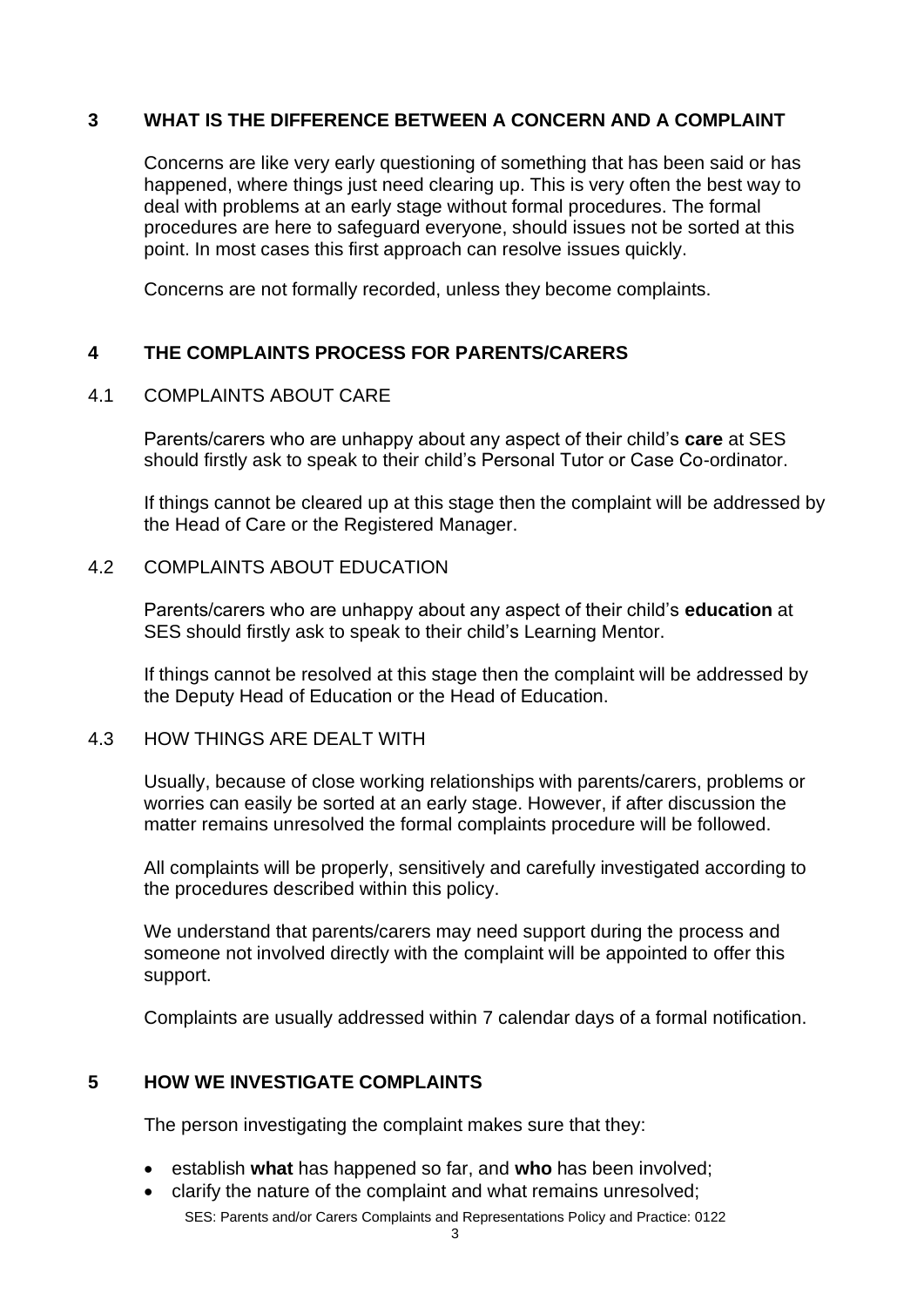- meet with the you or contact you;
- clarify what you feel would put things right;
- interview those involved in the matter and/or those complained of, allowing them to be accompanied if they wish;
- conduct the interview with an open mind and be prepared to persist in the questioning;
- keep notes of the interview.

## **6 WHAT WE DO TO TRY AND RESOLVE COMPLAINTS**

A complaint can be resolved at any time by one or more of the following.

- acknowledging that the complaint is valid in whole or in part
- making an apology;
- offering an explanation;
- admitting that the situation could have been handled differently or better;
- giving an assurance that the event complained of will not happen again;
- explaining the steps that have been taken to ensure that it will not happen again;
- giving an undertaking to review policies in light of the complaint.

You might be asked what actions you feel might resolve the problem at any stage. An admission that someone could have handled the situation better is not the same as an admission of negligence.

Areas of agreement between everyone will be identified. We will also clarify any misunderstandings that might have occurred.

# **7 WHAT ARE THE STAGES OF DEALING WITH A COMPLAINT?**

#### 7.1 PRELIMINARY

Any adult receiving what appears to be a complaint should check whether it is indeed a **concern** being raised or a **complaint**. This should be done by asking the person concerned a direct question. This is an important first step as concerns can usually be dealt with swiftly and without formal recording. Should the person concerned wish their comments to be dealt with as a complaint then the following procedures will apply. **A diagram showing these stages is given on the following page.**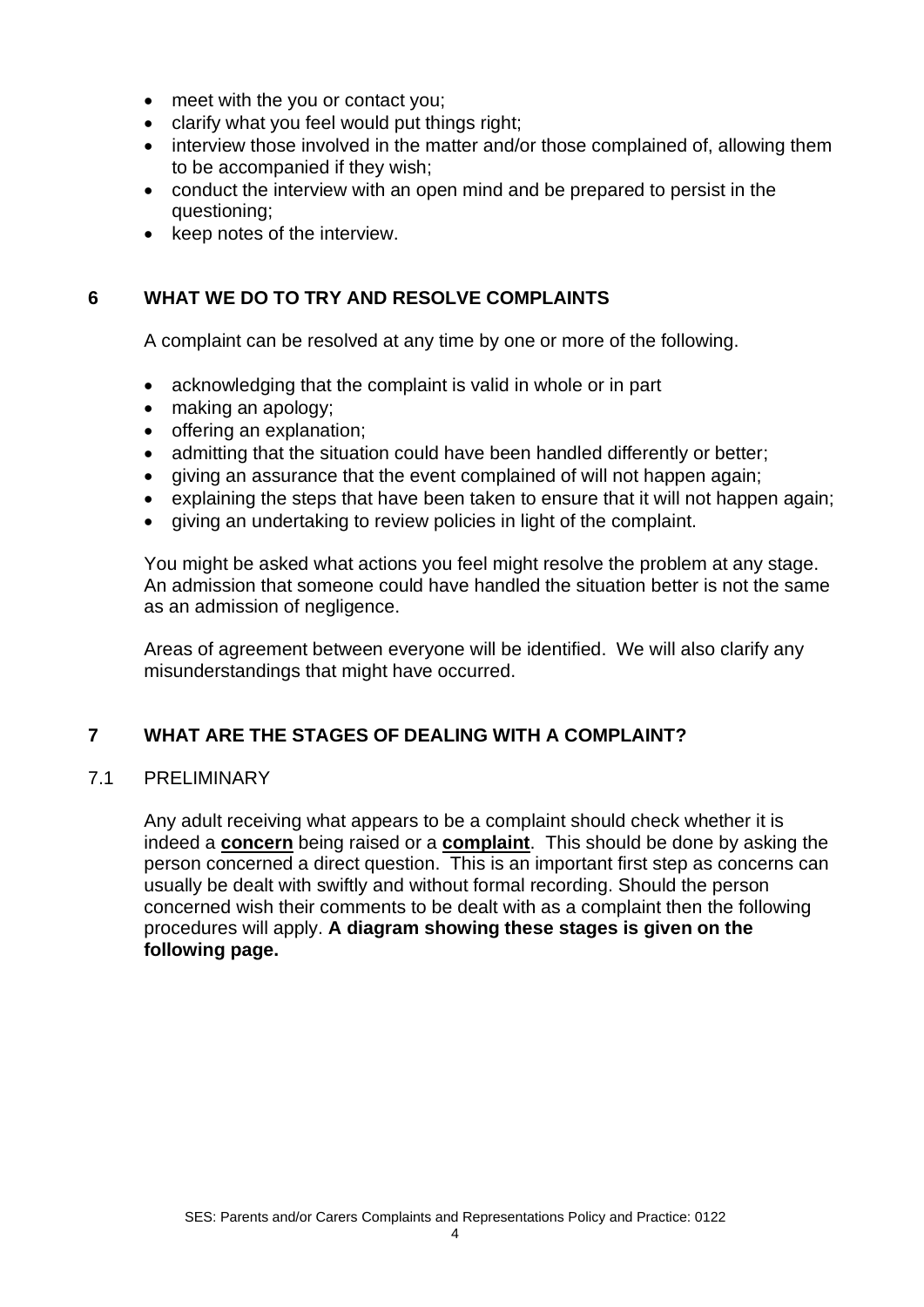## 7.2 FLOW CHART: STAGES FOR HANDLING COMPLAINTS



*If at this point a satisfactory outcome is not reached you will be given appropriate contact details as described later in this policy document.*